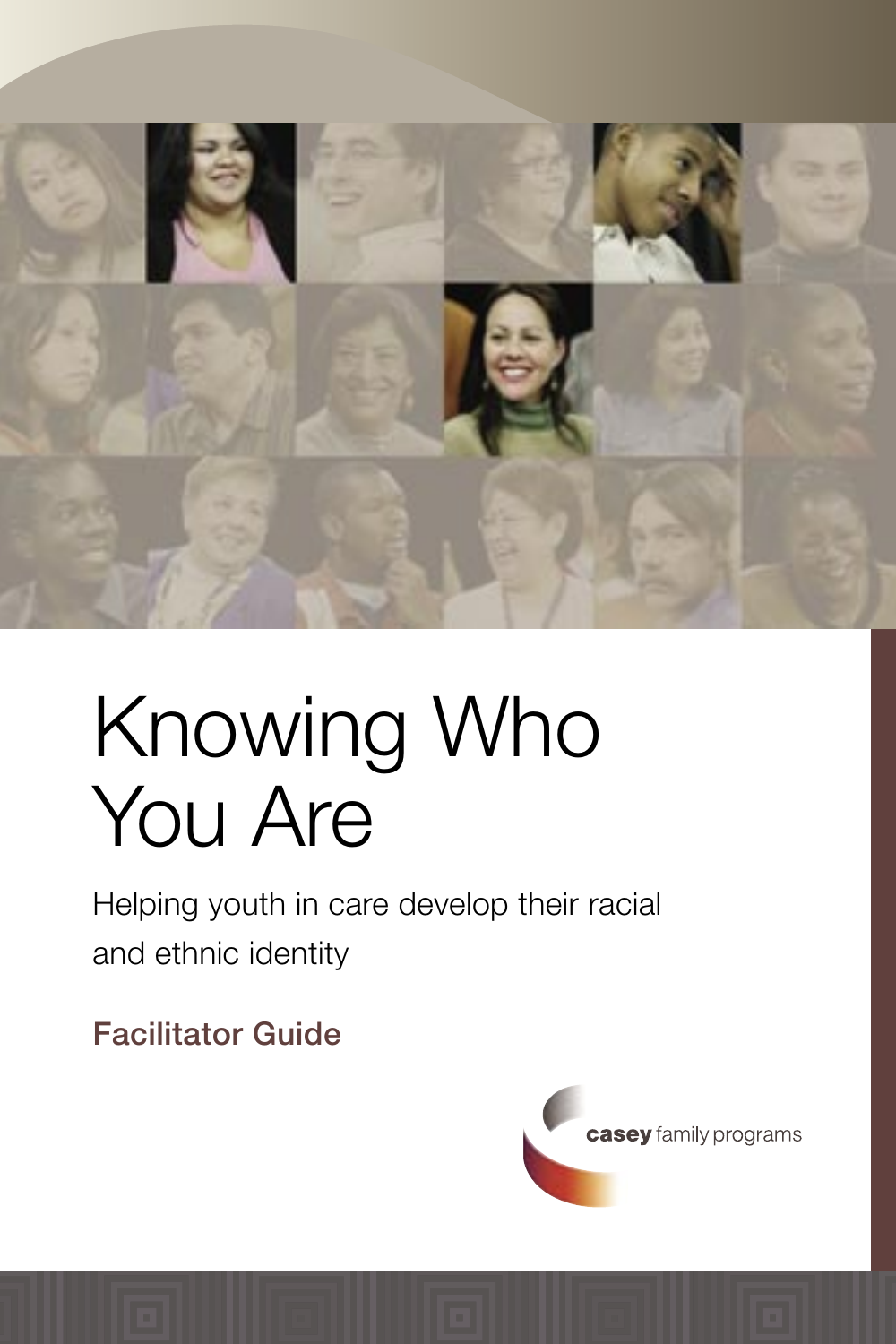

## A Word from the Producers...

On behalf of Casey Family Programs, we want to thank you for taking the time to watch this video about the importance of helping youth in out-of-home care develop a healthy sense of racial and ethnic identity. We, along with many others, believe that the issues raised in the video represent important aspects of development that require our concerted effort and attention for each youth's ongoing sense of self, security and well-being. *Knowing Who You Are* was designed as a positive first step in helping social workers, social work supervisors, and child welfare administrators increase their awareness of this issue.

It is our hope that this video provides the catalyst for inspiring courageous conversations and ultimately helping youth in care develop a healthy perspective and vision about their racial and ethnic identity.

If you have any questions about this video or the accompanying materials, or would like to speak with someone further about the *Knowing Who You Are... Helping Youth in Care Develop their Racial and Ethnic Identity* project, contact productsupport@casey.org.

> — *Holly Merz & Malcolm Hightower Producers*

> > $2$  15  $\pm$  15  $\pm$  16  $\pm$  16  $\pm$  16  $\pm$  16  $\pm$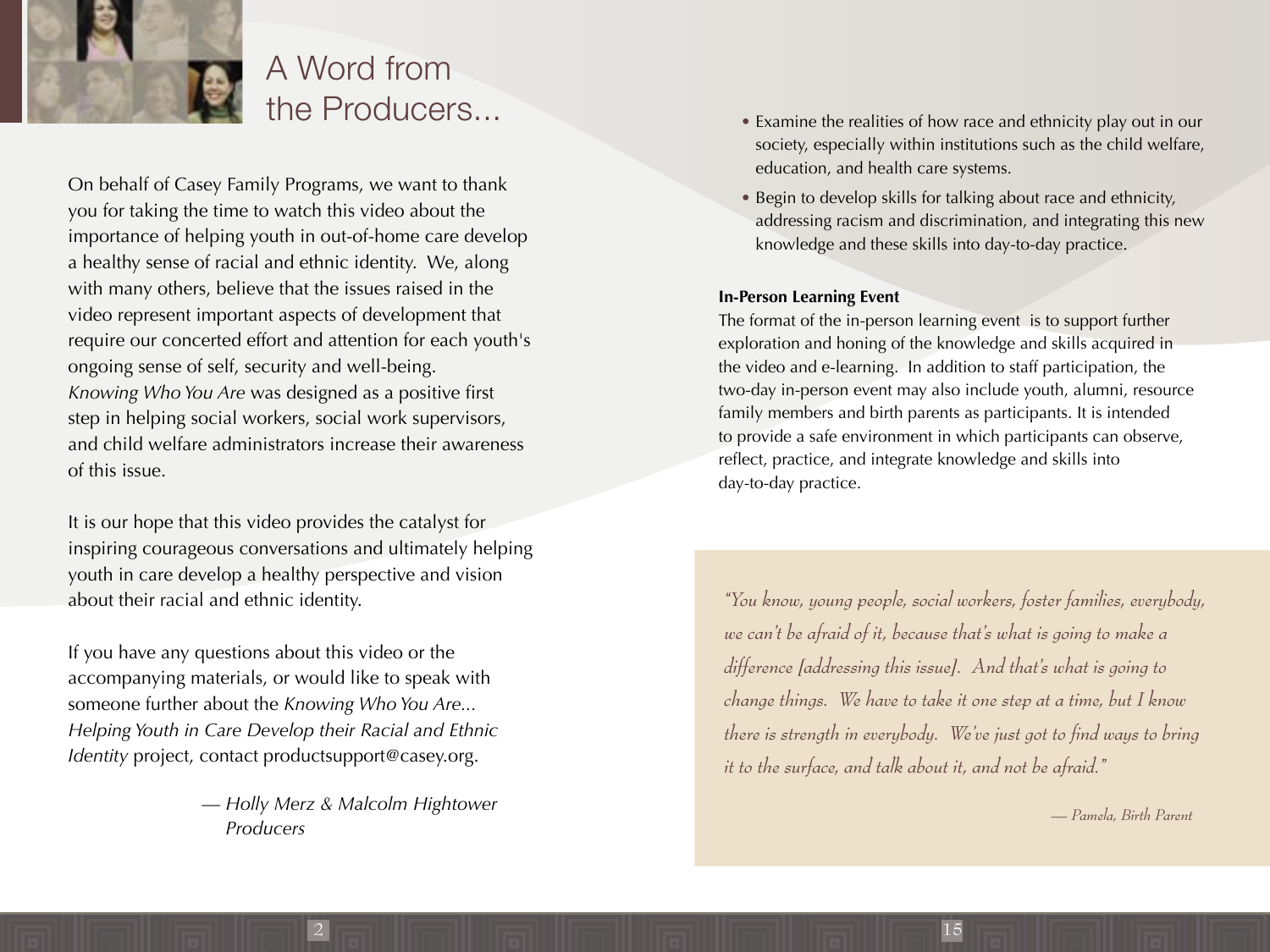## Recommended Use

To maximize the benefit of *Knowing Who You Are*, the video should be introduced by a facilitator or group leader who can provide background information and context about the video as well as the subject of racial and ethnic identity in general. This is especially important in group settings where a variety of perspectives and experiences may be represented.

Following the video, we recommend providing viewers with an opportunity to discuss and explore their thoughts and reactions about the issues presented in the video. To assist in these activities, we have included a Facilitator Guide and a Viewer Guide, which contain information designed to inspire dialogue as well as to bring out key points about race and ethnicity.

#### **The Facilitator Guide contains:**

- Information about the role of the facilitator
- Things to think about before viewing the video
- Group discussion questions for use after the video is shown

#### **The Viewer Guide contains:**

14 3

- Definitions and descriptions related to racial and ethnic identity
- Background information about the *Knowing Who You Are* project
- Suggestions for additional activities and opportunities related to racial and ethnic identity

The Viewer Guide may be used as a tool for the facilitator or can be given to participants as a handout. For a PDF version of the Viewer Guide, go to www.casey.org.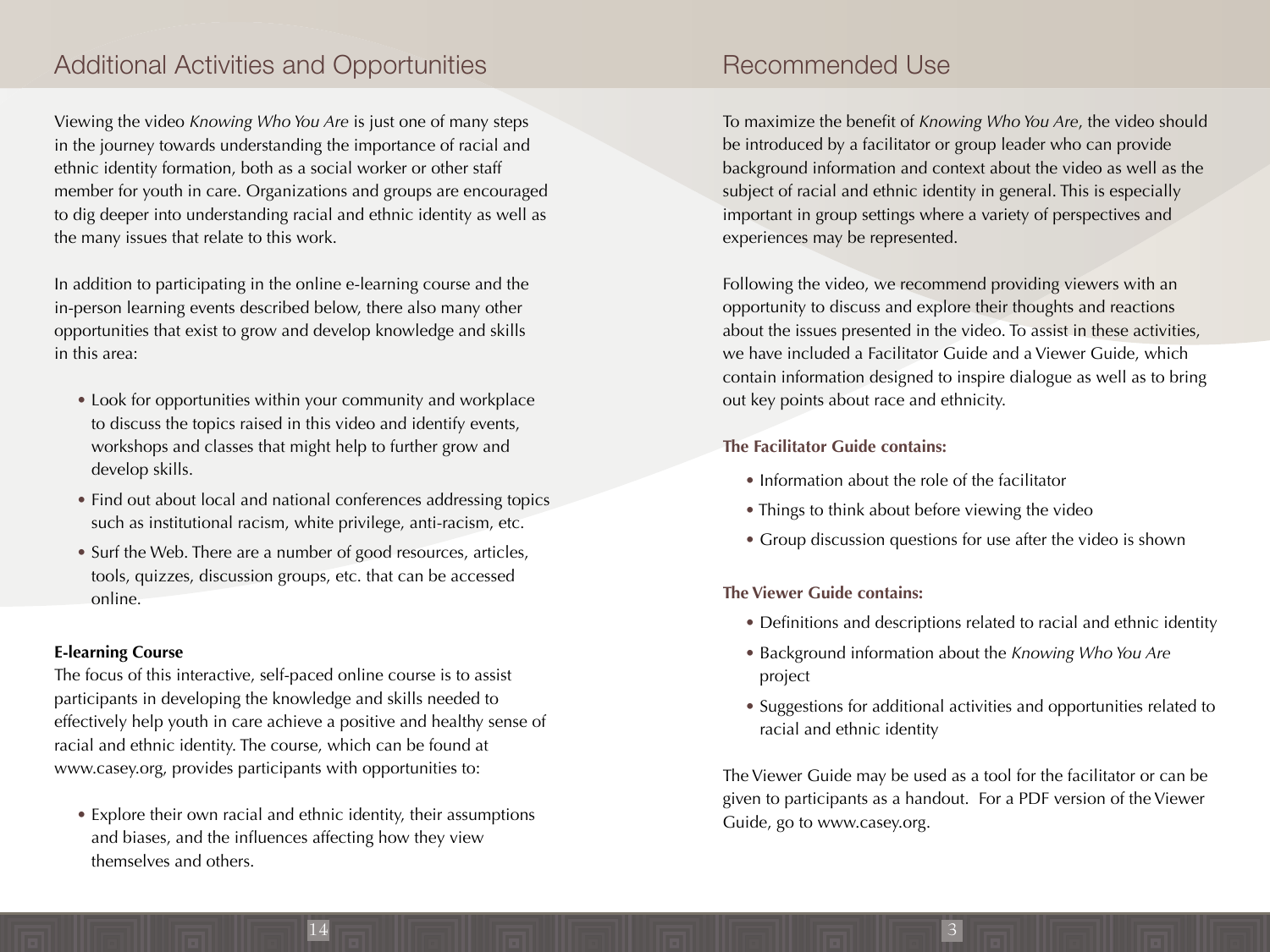## Video/DVD Overview

We believe that this 24-minute video is a powerful tool to help those working with youth in care discuss and learn about racial and ethnic identity formation. The *Knowing Who You Are* materials also address related topics, including racism, white privilege and diversity.

We hope that showing the video and facilitating a discussion in your organization will serve as a catalyst to:

- Begin developing a common framework for learning about racial and ethnic identity formation and, in particular, its impact on youth in out-of-home care
- Open a healthy dialogue about racial and ethnic identity formation
- Promote conversations related to topics that previously may have been ignored or considered uncomfortable
- Illustrate some of the overt and subtle ways that prejudice and racism undermine an individual's sense of self
- Underscore the particular challenges faced by youth in care, who are often disconnected from those who might help them to address and work through these devastating realities.
- Initiate discussion about the role that individuals and organizations, particularly social workers and others in the child welfare system, can play in supporting the development of healthy racial and ethnic identity formation for youth in care.

*"Race matters. We can't be afraid to talk about it. We must bring it to the surface and not be afraid."* 

 *— Chiemi, Child Welfare Administrator*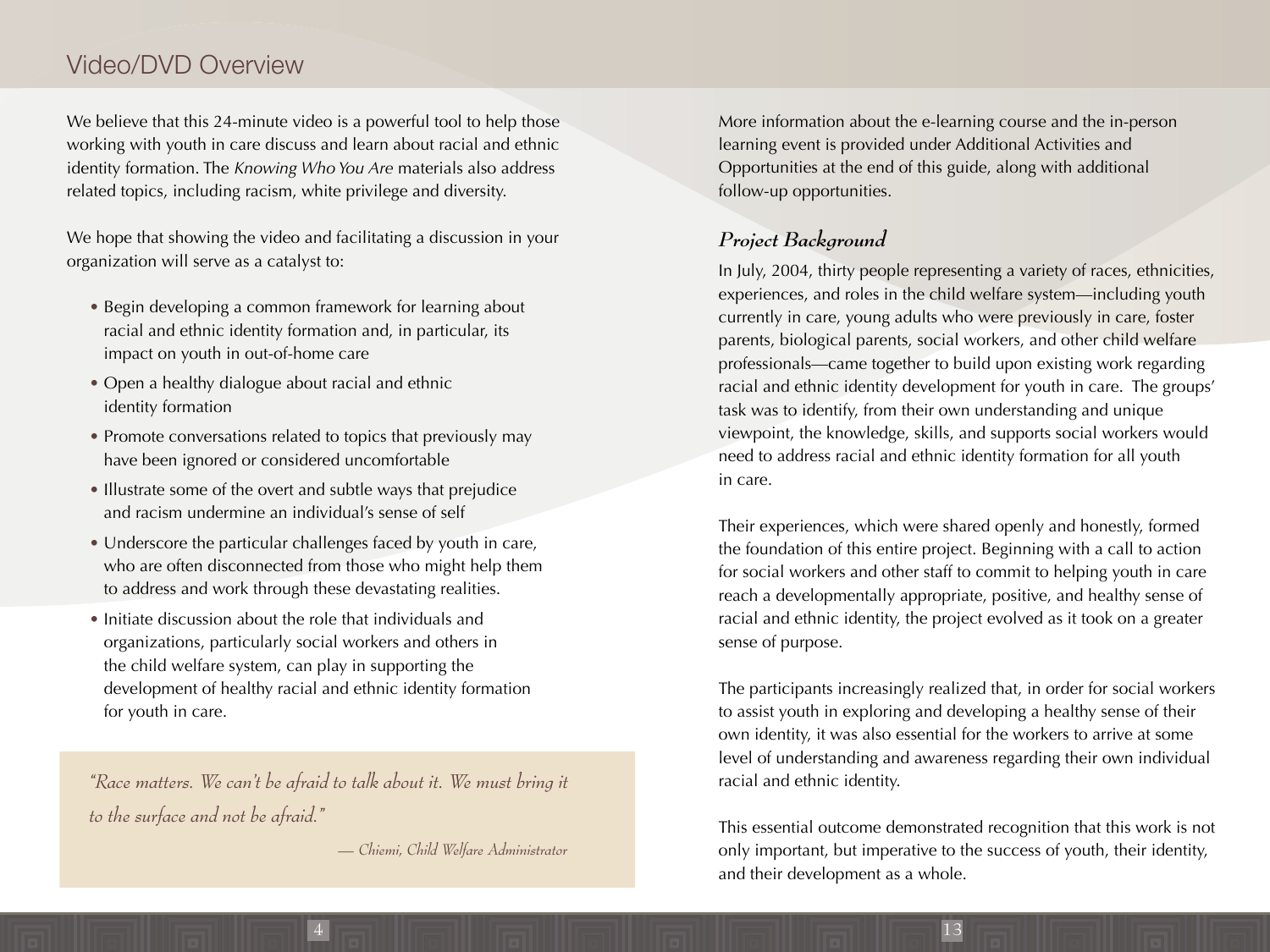## Facilitator Guide

#### *Prior to Presentation*

- View the video.
- Become familiar with the discussion questions and "Food for Thought" information provided.
- Obtain and understand background information about racial and ethnic identity.
- Know and understand your own reactions to the video so as not to process your emotions at the same time that you are trying to facilitate a discussion.
- Participate in the online e-learning course and the inperson learning event (discussed in the Viewer Guide) prior to facilitating a viewing and discussion of this video, whenever possible.

#### *Presentation Considerations*

- Determine audience participants—the questions and materials have been written for social workers, social worker supervisors, administrators, etc.
- Adjust the debrief questions for groups comprised of those other than social work staff or administrators so questions are suitable and inclusive of all present.
- Create or develop some "Food for Thought" questions for participants to consider prior to viewing the video, when presented.
- Determine the structure for the post-viewing discussion, e.g., small or large groups.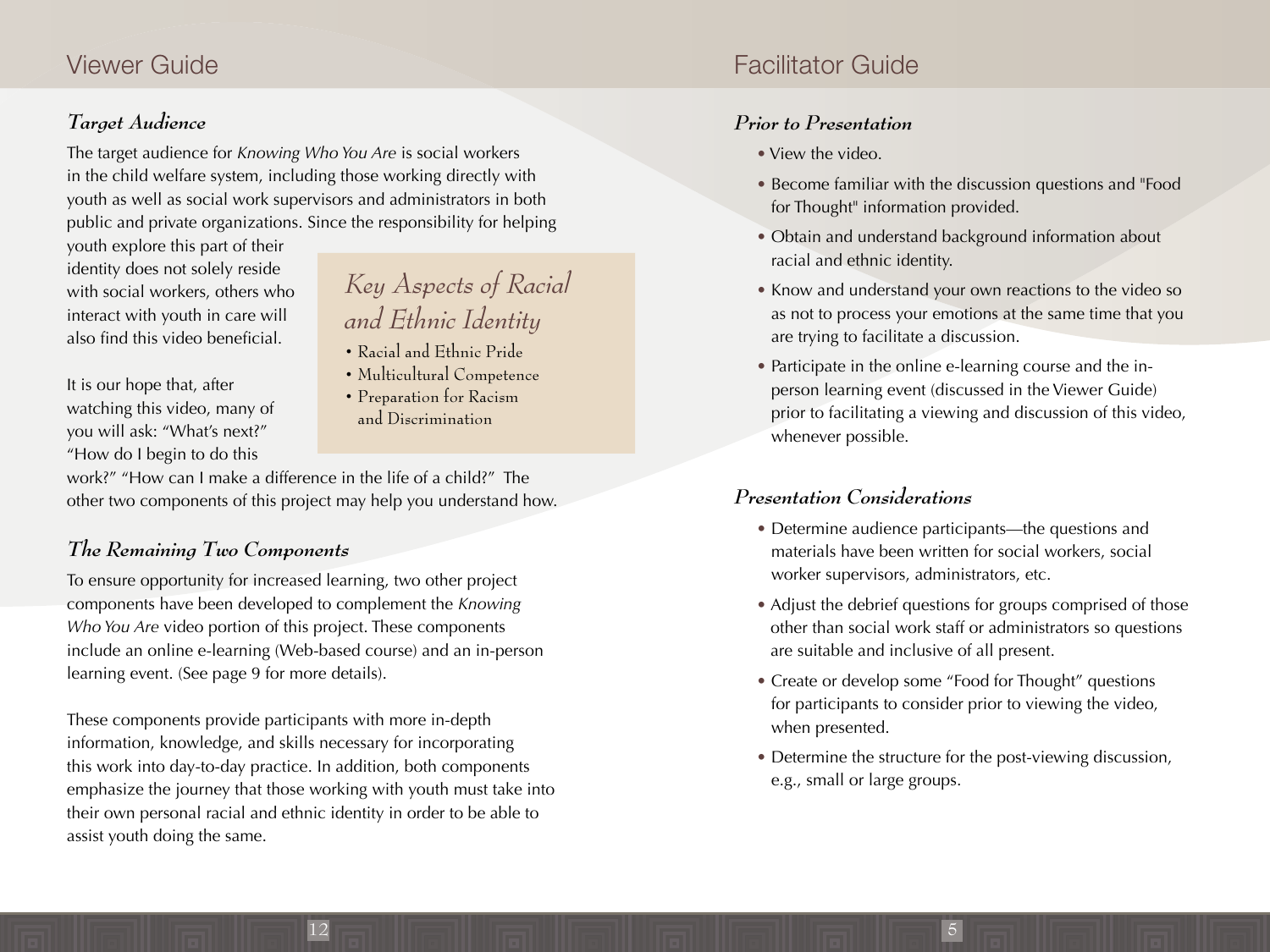## Facilitator Guide

#### *Show Time*

- Introduce the video to the audience.
- Provide background information regarding the video.
- Introduce the topic of racial and ethnic identity.
- Share the expectations or reasons why the organization or agency has chosen to use these materials.
- Introduce "food for thought" questions prior to showing the video.

### *After The Show*

- Leave adequate time for discussion.
- Review and discuss the "Food for Thought" questions below.
- Use sample post-viewing discussion questions and/or those developed by your agency or organization.
- Be prepared for a variety of thoughts and reactions to the video content, as it will raise issues and questions.

## Food for Thought

Beyond sharing background information, you may significantly increase the impact of your post-video discussion by asking participants to examine their ideas about racial and ethnic identity formation before starting the film. To help participants reflect on their experiences as well as those highlighted in the video, the following prompts may be used:

**Food for Thought:** Racial and ethnic identity formation is an important part of human development and is a part of our overall identity formation. It is influenced by childhood and school-age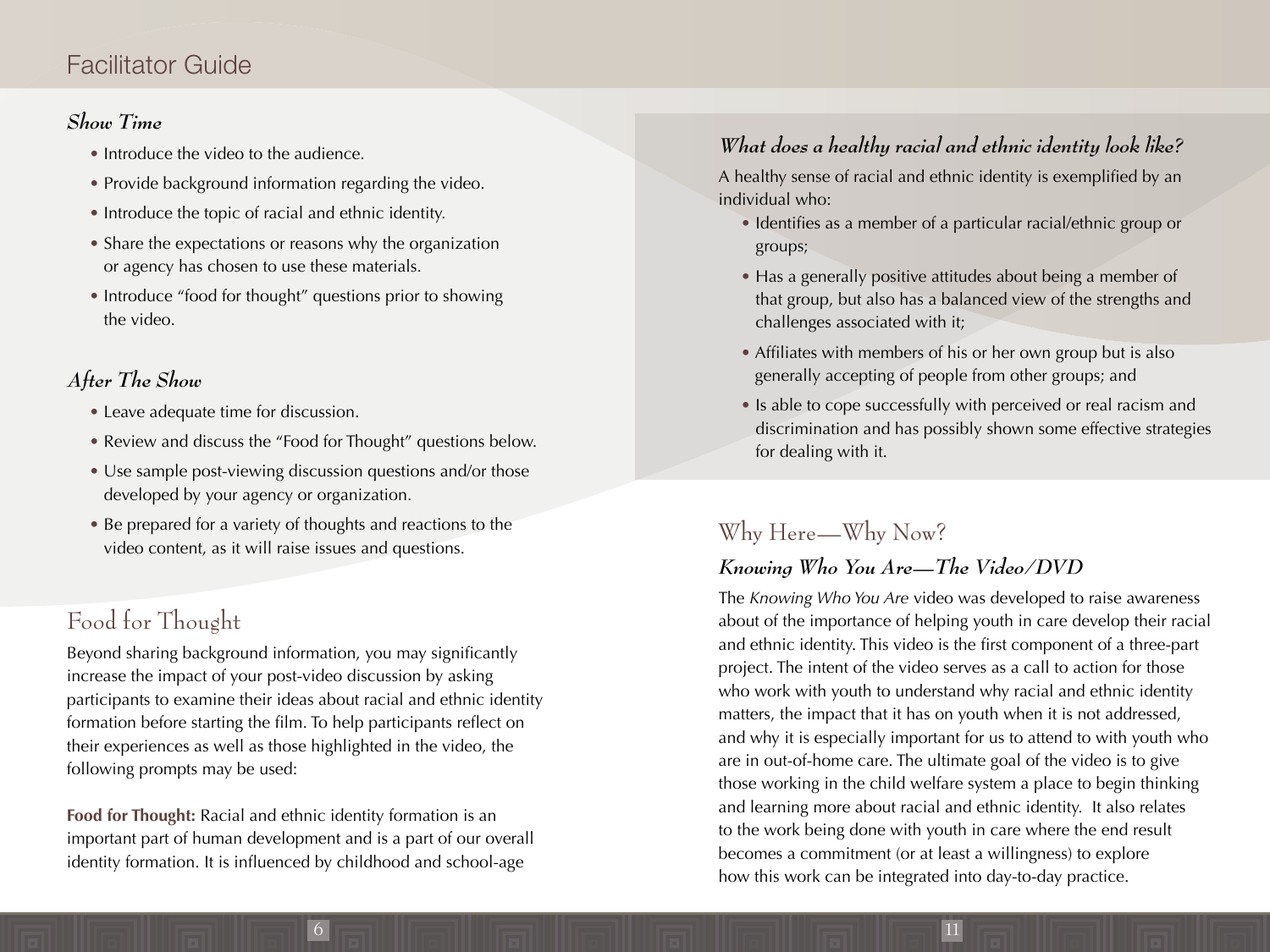experiences. Racial and ethnic identity comes to the forefront during adolescence and continues throughout our lifetime. Ultimately it affects how we see ourselves and our group membership within the context of a multicultural society.

**Watch for:** *While viewing the video, watch to see how Olivia's racial*  and ethnic identity journey unfolds and what impacts or influences *she had in this area of her life.*

**Food for thought:** Talking about race, ethnicity, racism, oppression, prejudice, stereotypes, power and privilege can be uncomfortable. It is necessary, however, especially if we want to help youth develop their racial and ethnic identity and also work towards a society that works against oppression and racism.

**Watch for:** *Throughout the video, various participants describe their experiences with these issues. Watch and listen to see what type of emotional impact these experiences have on them.*

**Food for thought:** Racial and ethnic identity work can and should be integrated into day-to-day practice. It is not something that can be adequately addressed in one or two visits or conversations with youth. We need to look at it in the context of every aspect of each youth's life—where they live, how it affects them at school and in their community, their connections to birth family, their access to mentors and role models who they can relate to, the messages they may be hearing, etc.

**Watch for:** *Note how Mary, Marquita's social worker, integrates issues of racial and ethnic formation into her conversations with Marquita.*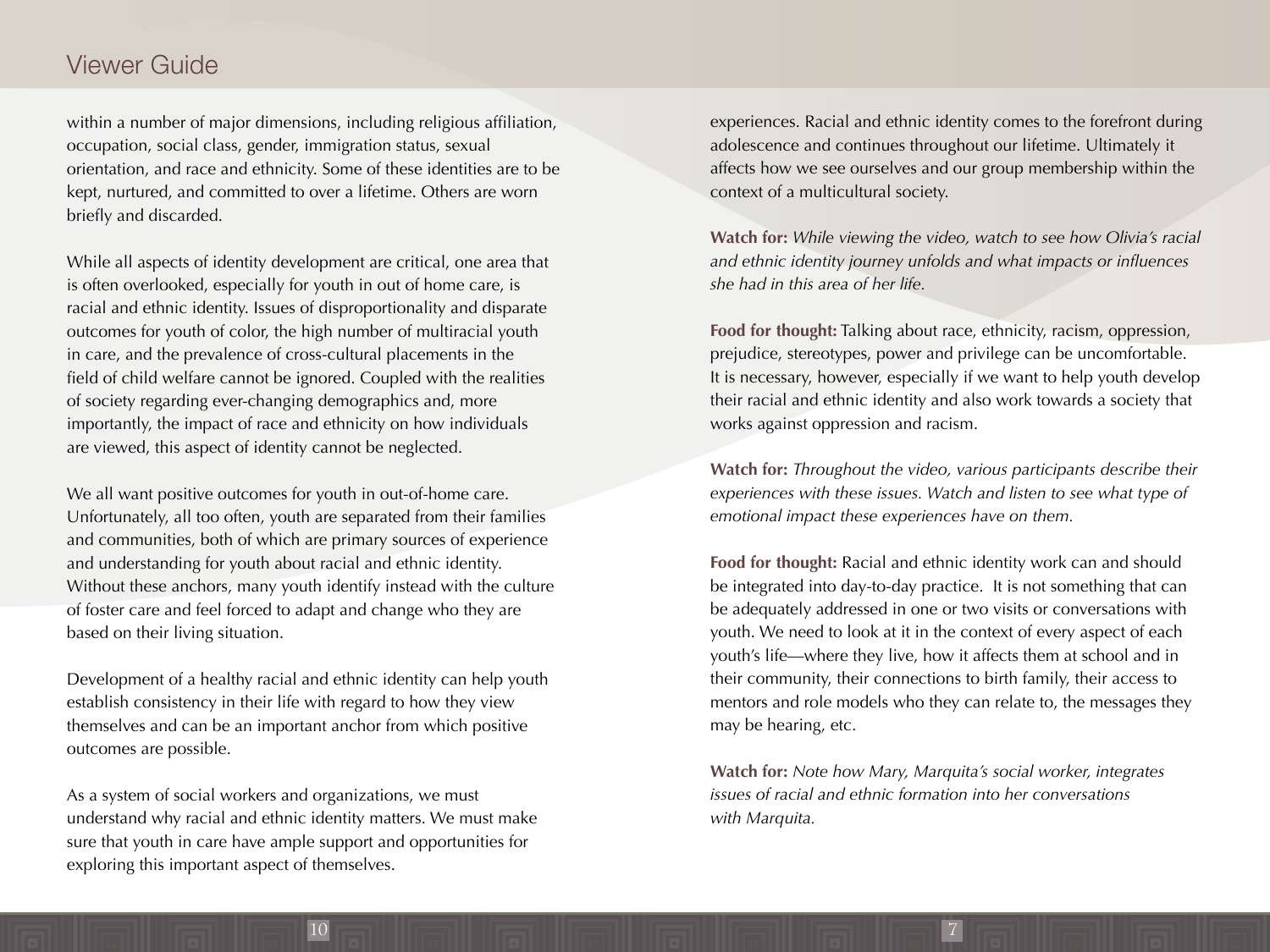## Facilitator Guide

## Post-Viewing Discussion Structure and Questions

Based upon the number of participants, the facilitator may want to consider breaking up large audiences into smaller groups for discussion. After discussion, each small group can then share the conclusions they reached in their conversation with the larger group. The facilitator may want to capture the essence of each group's experience in a collective document.

Organizations are encouraged to customize the sample questions in order to address the unique needs represented in their locations. The questions below represent an entry point to begin having courageous conversations—whether they are posed to large or small groups for discussion.

- 1) What are your overall impressions of the concepts brought up in the video regarding racial and ethnic identity?
- 2) What are the top two or three points highlighted by the film that you would want to address in your day-today practice or within your organization?

*Racial and Ethnic Identity* The complex set of thoughts, feelings and behaviors that emanate from one's membership in a particular racial or

ethnic group.

- 3) Does the film raise any concerns for you about working with youth around these issues? If so, please describe them.
- 4) How can you further integrate racial and ethnic identity work with youth into your day-to-day practice or within your organization?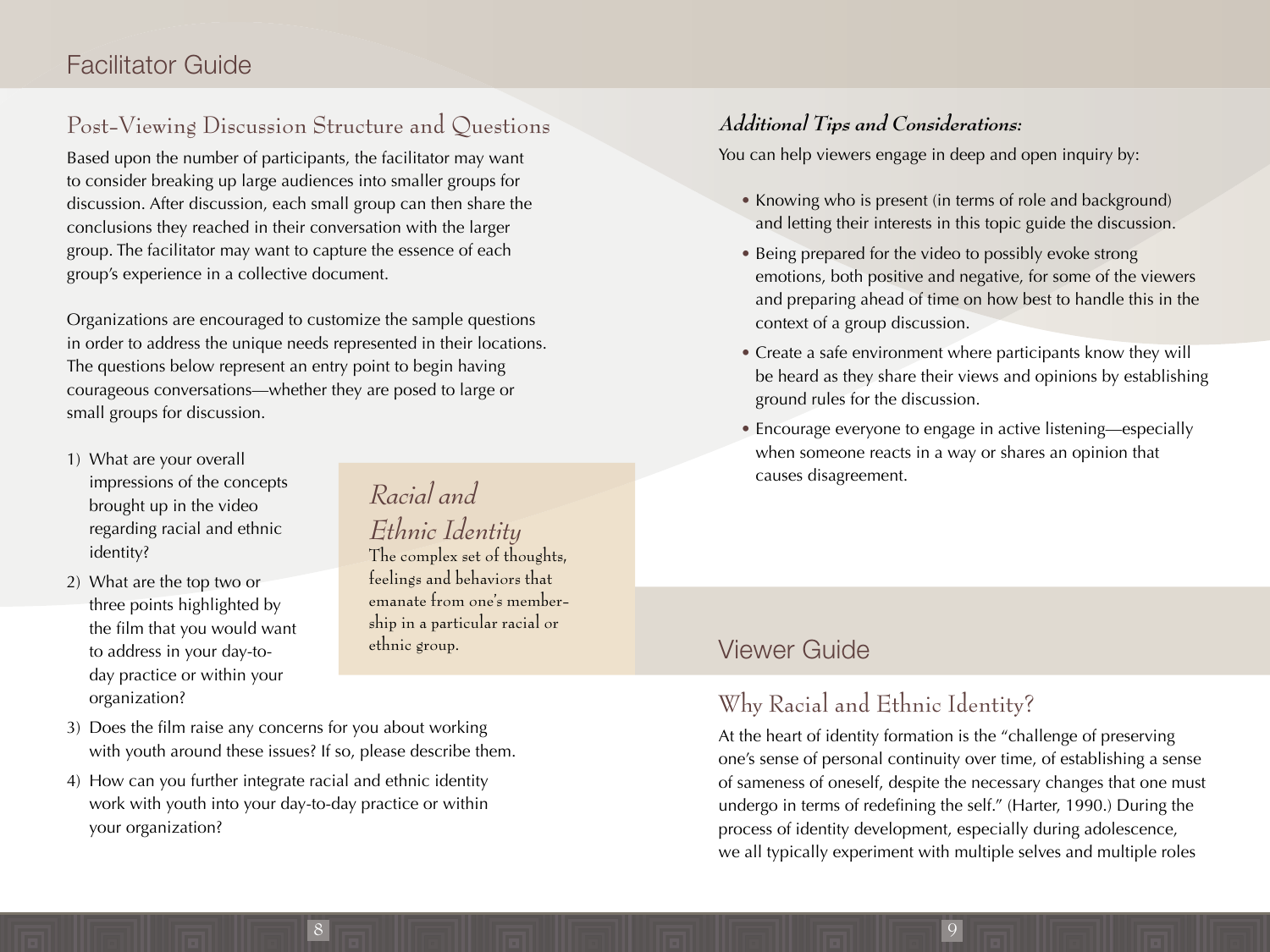#### *Additional Tips and Considerations:*

8 9

You can help viewers engage in deep and open inquiry by:

- Knowing who is present (in terms of role and background) and letting their interests in this topic guide the discussion.
- Being prepared for the video to possibly evoke strong emotions, both positive and negative, for some of the viewers and preparing ahead of time on how best to handle this in the context of a group discussion.
- Create a safe environment where participants know they will be heard as they share their views and opinions by establishing ground rules for the discussion.
- Encourage everyone to engage in active listening—especially when someone reacts in a way or shares an opinion that causes disagreement.